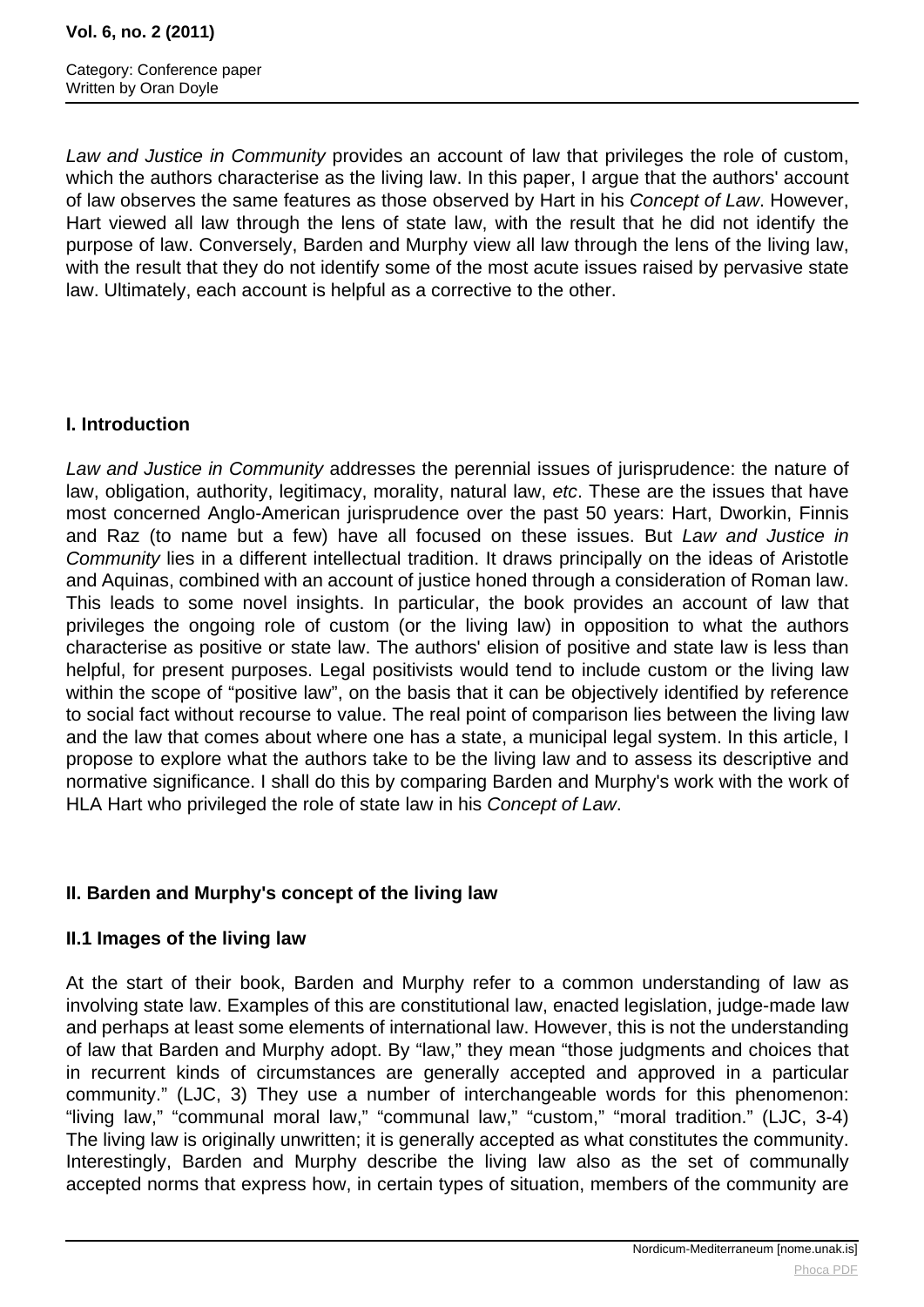obliged to act. (LJC, 4) They recognise that in communities some norms will be treated as being of greater importance. Failure to act in accordance with some norms will occasion significant disapprobation; disregard of others might meet only with mild disdain. (LJC, 4) Nevertheless, it appears that all such norms are part of the law, in the sense in which Barden and Murphy use that term.

In Chapter 2, Barden and Murphy explore the origins of the living law. In this regard, they are primarily concerned to reject the idea of society as an organisation, contract-based or the result of a conscious decision. Instead, they argue that society is a spontaneous order. They note that Aristotle, Aquinas and Hobbes all considered that humans needed to live in community. Again, they present a picture of the living law emerging as the views in a community of how things should be done. They identify customs, practices, well known and accepted procedures, and mutual expectations that establish the jural relationships particular to any community. (LJC, 22) This notion of jural relationships is crucial. As well as the observable, empirical reality, there is a jural reality. At this point in the book, it is unclear whether these obligations are merely obligations from the perspective of the community or true obligations, ie moral obligations that do truly apply to us. Setting aside the moral status of these obligations, Barden and Murphy emphasise that the obligations are legal in their sense of the term, and only extra-legal in a narrower state-law sense. The basis for jural relationships is positive: "those judgments and choices that in recurrent types of circumstances are generally accepted and approved of in a particular society" (LJC, 22), but it may be that some true moral obligation accompanies this. This arises because a civil society is maintained when those within it act well; it is undermined when those within it act badly. The honest man will choose not to steal because he respects the owner's interest. It therefore appears that there is an inbuilt bias, at the very least, to true obligation (in Barden and Murphy's usage, values that should prompt reasonable people to view themselves as under an obligation) because the living law that provides obligations for the community would start to fall apart if those obligations did not, by and large, tend towards truly just outcomes that allowed people to live together.

Barden and Murphy then explore the function of law: it an original unchosen but given social order, the further development or decline of which depends upon the choices of those who live within it. The maintenance of good order is the common good. Both the living law and positive law contribute to this. The common good is not an aim but a framework. (LJC, 30) They return to the notion of a jural order as a network or bundle of entitlements, some derived from the living law and some from the positive law. The jural order is chosen to the extent that each member of the community chooses to act in a way that respects others' rights. In Roman law, it was recognised that every society was governed partly by laws which were peculiarly its own *(ius*) civile) and partly by laws which were common to all mankind (*ius gentium*). The *ius gentium* is discovered as common, not invented. Some laws are fundamental in that they are essential to communal life: were people not to act for the most part in accord with them, Barden and Murphy say, jural order and the social order could not survive. All societies need laws against random and indiscriminate killing and rules of ownership. Further conventions are needed to give effect to detailed rules (this is ius civile), but they cannot undermine the ius gentium. (LJC, 31-32)

Barden and Murphy conclude chapter 2 with a useful synopsis of the picture being presented:

In sum, then, we suggest that communal living is natural to humans and that within the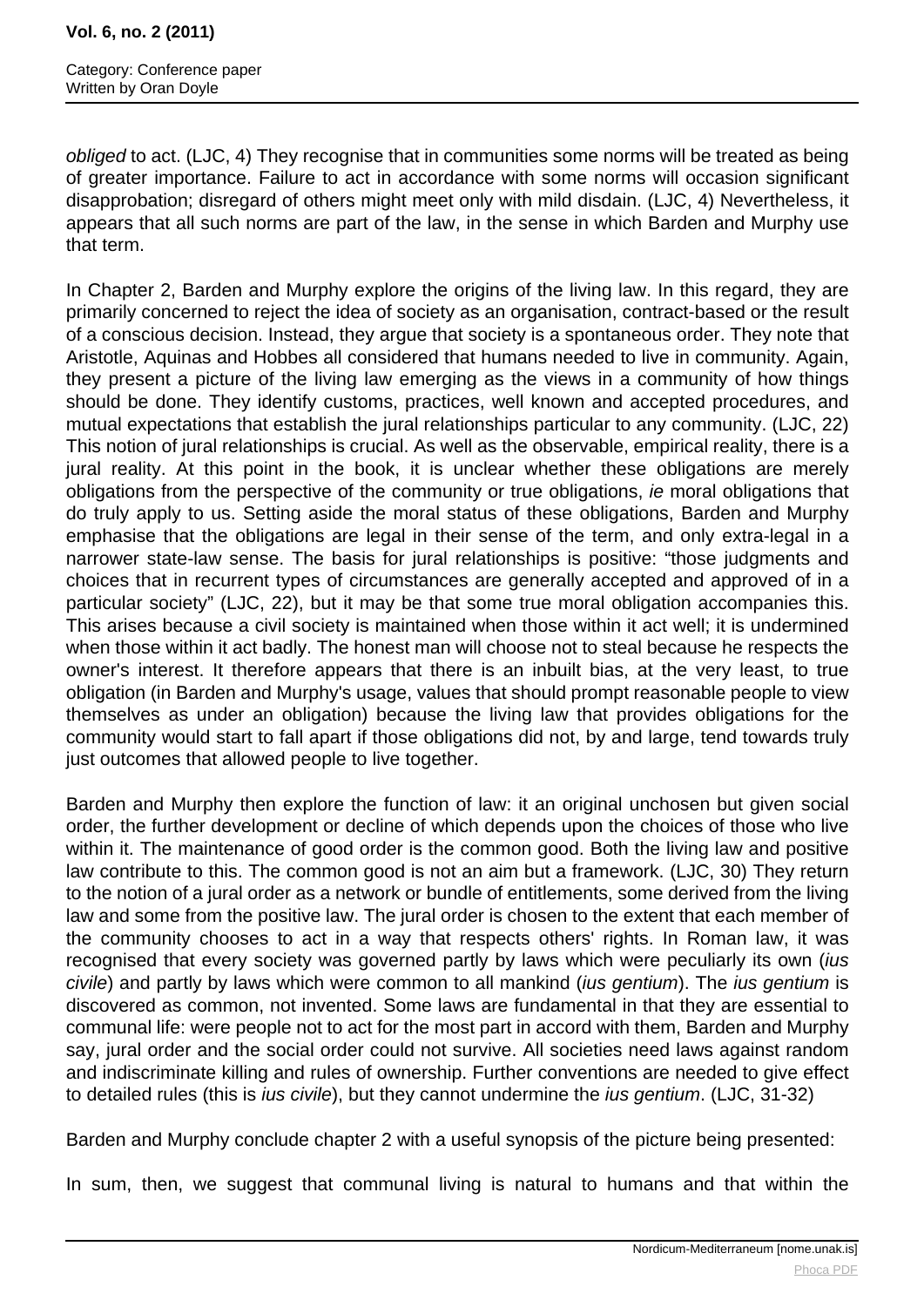<span id="page-2-0"></span>community the living law and the positive or state law share the function of sustaining a peaceful order. Any jural order requires a common core of some fundamental human customs and practices. That is the *ius gentium* of Roman law. Generally speaking, other more detailed customs and laws select and enjoin one way of acting rather than another when there are several, often disputed, possibilities. These conventions include detailed rules of law – the rules of the ius civile - and differ from jurisdiction to jurisdiction. But the detailed rules cannot coherently undermine or conflict with the fundamental customs and practices, which express an understanding of common and necessary social practices without which any society would disintegrate. (LJC, at 39)

### **II.2 The interaction between the living law and state law**

Barden and Murphy return to the distinction between state law and the living law in chapter 2. They emphasise that state law includes the formulation or expression of living law. The formulation expresses an understanding of some, but not all, social practices. However, as state law presupposes a state and will partially set out the relationships between people and the state, it cannot be solely an expression of the living law that pre-existed the state. (LJC, 24)

Barden and Murphy note that others accept some role for custom (as a source of the content of much of positive law, for instance), but Barden and Murphy want to emphasise a greater role. Judicial decisions that adopt customs do not supersede customs: the customs remain customs. The living law generates the positive law on an ongoing dialectical basis. They also suggest, relying on Porter, that state law will have no purchase on a community unless it reflects custom in some way.[\[1\]](#page-2-0) Furthermore, various customary rules are necessary to allow the positive law to function – customary rules concerning institutions, interpretation, etc. (LJC, 25-26) Barden and Murphy also say that a human society could exist without positive law (LJC, 34). However, it could only be a small community, and close-knit.

Barden and Murphy's consideration of the interaction of state law and the living law reveals a number of important features. First, the living law is chronologically antecedent to state law. One can have communities that are not states, although they must be small and close-knit. All communities must have the living law, because the living law is simply that set of more or less shared, more or less specified norms that govern community interaction. However, only states need state law. Second, one chooses neither one's community nor one's state. Communities and states neither come into existence nor continue in existence by reason of deliberate choice, but instead evolve as a way of solving the problems of living together in community. Third, the non-chosen character of states can be obscured by the way in which modern states present their origins as being a result of a foundational act of law-making. However, even when one examines a complicated, modern, municipal legal system, it becomes clear that the supposed self-sufficiency of state law is actually underpinned by a whole range of living law concerning both the method of appropriate interpretation and, crucially, the basis for ultimately identifying state law as law at all. In this way, living law is not just chronologically antecedent to state law, but is also normatively antecedent to state law. Fourth, it is clear that state law can, in substance, supplement and alter the living law. However, Barden and Murphy suggest that state law must reflect the living law of the community if it is to have purchase within the community.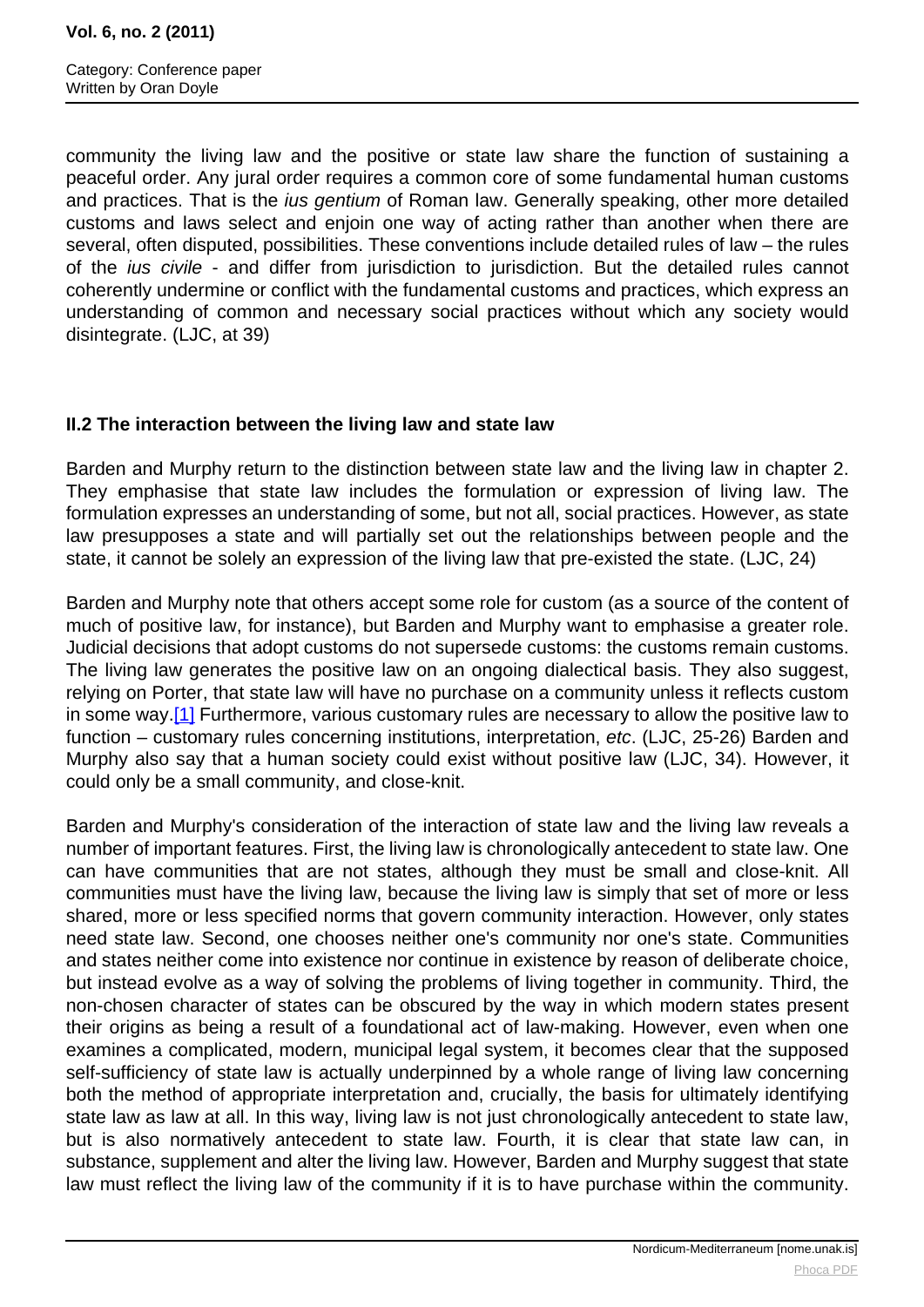This suggests that there are limits to how far the state can go in stipulating norms that differ from those at which the community has arrived naturally.

### **II.3 The justice of the living law**

Barden and Murphy define justice, in formal Roman law terms, as the giving to each what is her due. They identify a number of different aspects of the living law that bear on its justice. Barden and Murphy speak of living law as expressing the approved and expected ways of acting; the living law is an expression of what is held to be just. Viewed in this way, no particular justice attaches to the living law. Those whose practices have led to the evolution of a living law believe it to be just (otherwise, their practices would be perverse), but this is no guarantee that a living law is just: the members of the community may be mistaken about justice.

However, Barden and Murphy identify the "key element" of the living law as follows:

the tendency of this law to cultivate a moral context within which others' interests are to be considered and the related idea that this moral context is itself an expression of what is naturally just. (LJC, 27)

Viewed in this way, the living law is not simply a set of propositions about justice; it is a context that requires the consideration of the interests' of others and, by extension, which is itself an expression of what is naturally just. Barden and Murphy equate this with golden rule in the Judeo-Christian tradition and with Cicero's notion of justice as a communal virtue. They argue that the fundamental moral choice is between taking account of others' interests and allowing one's own interests absolute primacy. The reasonable conclusion to the question of how we should live is that in our decisions and actions we should take account of others. Because the living law is the context in which we do this, it has an in-built bias towards justice. It requires us at least to ask the right question (how can we live together?) increasing the possibility that we might reach the right answer.

But asking the right question does not *guarantee* the right answer. Barden and Murphy accept that living law is not necessarily just. They express this point in slightly different ways at different points of the text. The following extract, from the end of chapter 3, is probably the strongest formulation of the point:

Because moral traditions are necessary in human society, and because without them we could not live together, it is easy to be tempted to imagine such traditions as in all respects good or just, but this is not the case. The inevitable moral tension between taking only one's own and taking others' interest into account cannot but exist in human societies and therefore in its living law. The living law in a community is what is in that community taken to be just. A custom is no more than an accepted practice: to say that something is a custom is not to assign a moral value to it.

 No moral tradition will be in all respects good; it will inevitably be corrupted by individual and group bias. Some powerful individuals or groups of individuals will, given time and opportunity,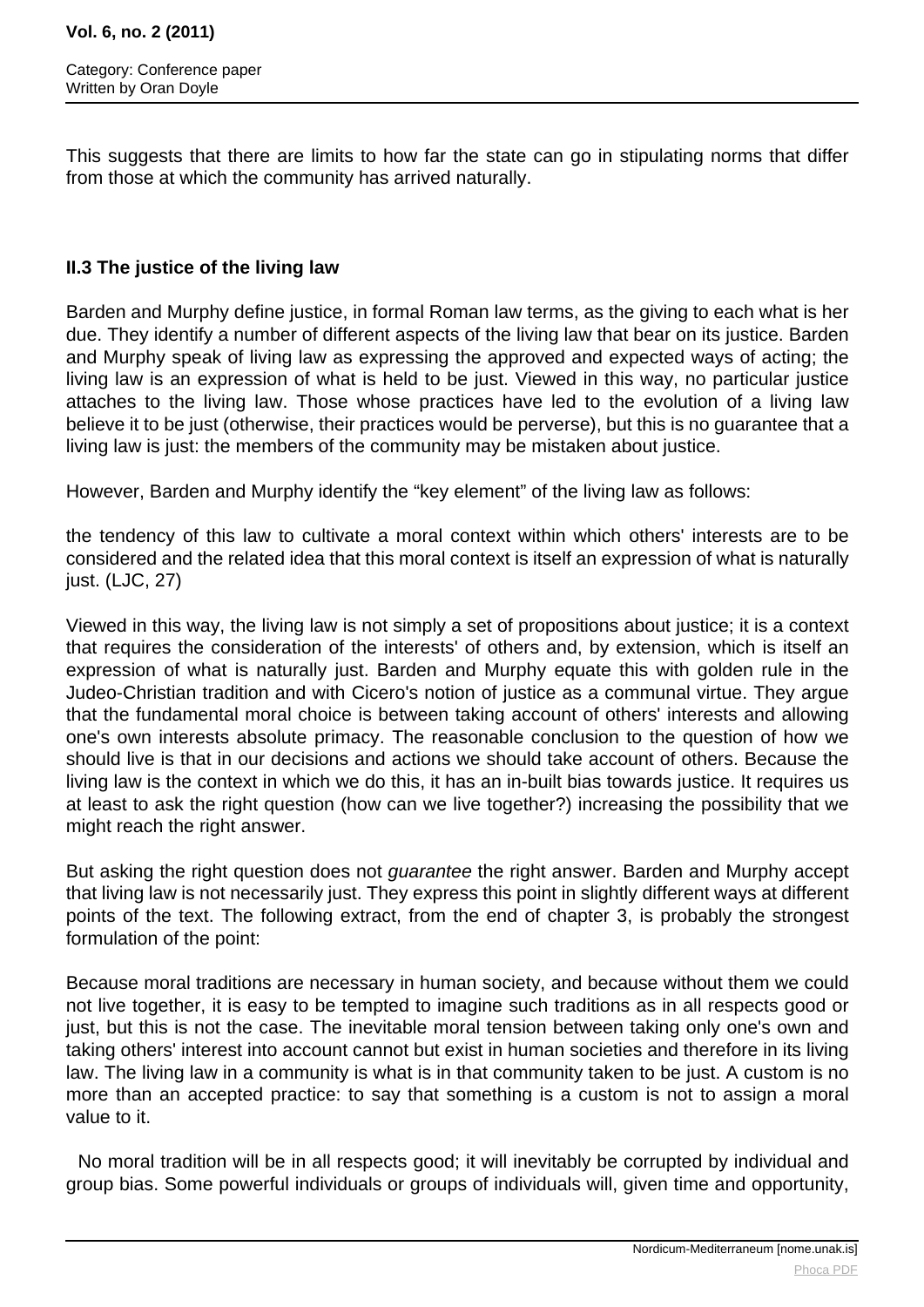favour traditions that support and enhance their power over others. (LJC, 62-63)

They give a few examples of this: slavery, refusal of suffrage, ostracism of unmarried mothers and their children, discrimination.

One can thus make three observations about the living law. It is an expression of what a community takes to be just. Because communities, like humans, are fallible, the living law may in fact be unjust. However, because the living law is not a set of stipulated propositions but rather a set of evolved solutions to the challenge of living together, there is a likelihood that the living law will be just.

This dual nature of the living law, in general tending towards justice but potentially unjust in any of its particulars, re-emerges much later in the book:

The communal or living law – like language – is a context within which people communicate with one another more or less well, more or less ambiguously, more or less controversially. It expresses the communal values upon which in practice depends the survival of the order within which people can live together and pursue their several goals in peace. In principle, therefore, it commends actions that realize those values and forbids those that tend to undermine them. The source of many of the particular provisions of the communal law is the evolving practices of those who live together; the practices that become, for a variety of sometimes antagonistic reasons, sufficiently acceptable to survive; and not alone communally acceptable but communally required.... We argued that the living law or communal moral law tends, generally speaking, to cultivate a moral context within which others' interests are to be considered and this moral context is itself an expression of what is just. When others' interests are considered, and not merely one's own, the tendency is to give to others what is their due. The desire to live peaceably brings with it the requirement of neighbourliness: each person realizes, albeit to a greater or lesser degree, that in order for his interests to be considered by others, in order for him to get what is his due in the community, he must reciprocate and respect and consider others' interests. We argue in favour of the judgment, which we take to be prevalent, that we should take account of others. We think of it as a reasonable conclusion to the question as to how we should live, and suggests that the unreasonableness of the opposite conclusion – that we should take no account of others – is discovered naturally by humans living together. The principle that one should act taking others into account becomes, more or less explicitly, communally accepted as part of the living law. (LJC, 177)

However, Barden and Murphy immediately accept that this general principle is limited; one cannot take for granted that these moral traditions are in all respects just. It will inevitably be corrupted by individual and group bias.

# **III. Hart's concept of a municipal legal system**

# **III.I The focus of Hart's inquiry**

It is clear from the outset of Hart's book that he is focused on the law of a municipal legal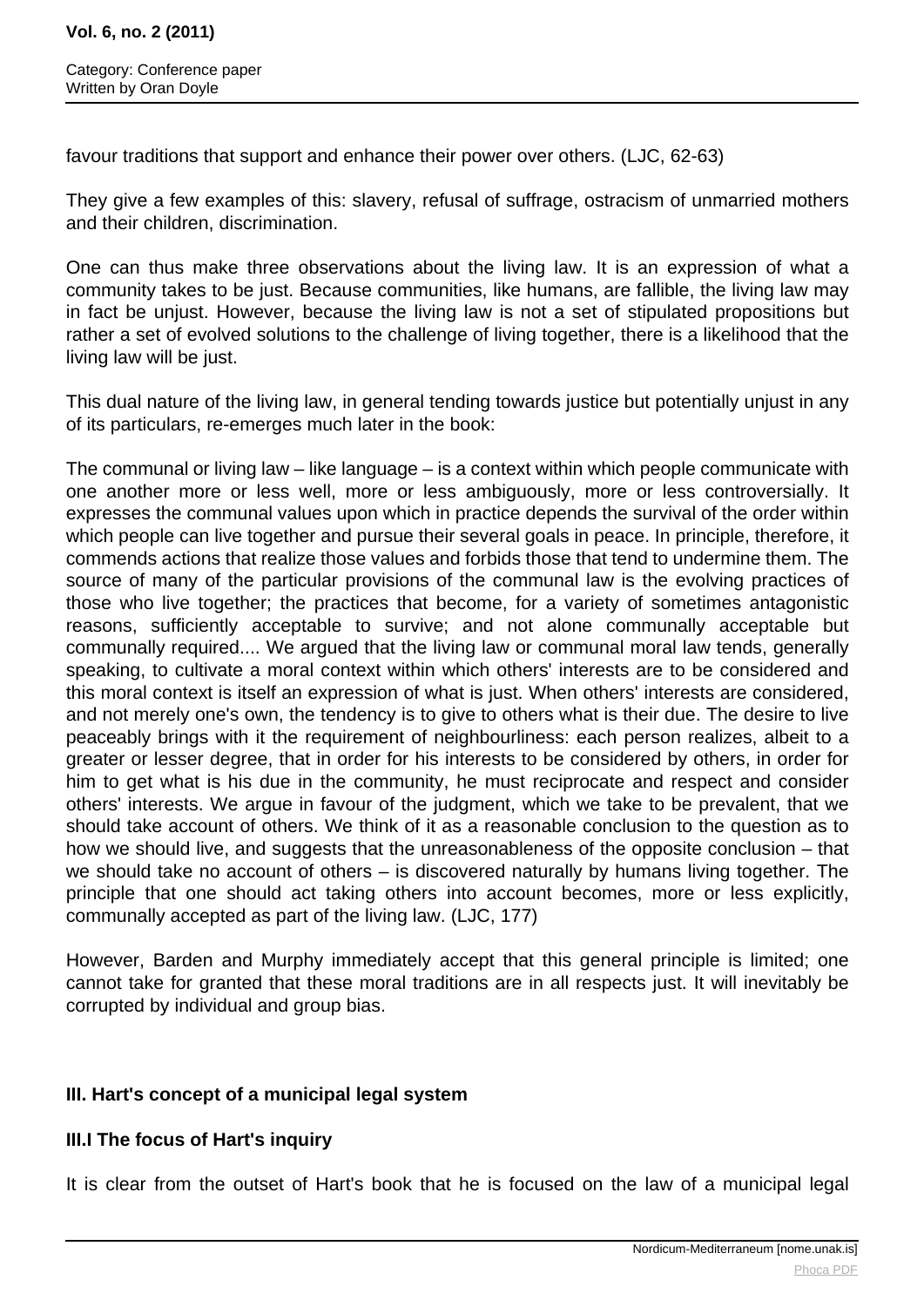system – state law, to use Barden and Murphy's term. In the first chapter of his book, Hart addresses the difficulties in attempting to define law. He rejects the existence of "primitive law" as a reason for the difficulty. The fact that primitive law lacks a legislature and a system of centrally enforced sanctions means that it is a deviation from the standard case of a modern legal system which has such features. This is why we hesitate to apply the word "law" to primitive law. In contrast, for Barden and Murphy it is primitive law (custom) which is the standard case, both chronologically and normatively antecedent to state law.

This use of standard case methodology comes to the fore when Hart presents his union of primary and secondary rules. This performs two functions in his book:

If we stand back and consider the structure which has resulted from the combination of primary rules of obligation with the secondary rules of recognition, change and adjudication, it is plain that we have here not only the heart of a legal system, but a most powerful tool for the analysis of much that has puzzled both the jurist and the political theorist.... The union of primary and secondary rules is at the centre of a legal system; but it is not the whole, and as we move away from the centre we shall have to accommodate, in ways indicated in later chapters, elements of a different character. (CL, 98-99)

The union of primary and secondary rules thus performs two functions: it is both the heart of a legal system and an analytical tool with which to address the borderline cases. The import of this, however, is that the modern legal system is used as the analytical tool for the understanding of all other manifestations of law. The result is that other manifestations of law will appear peripheral and less true to the real nature of law than does the municipal legal system. Hart's focus is therefore very different from that of Barden and Murphy. He observes the same features as do Barden and Murphy, but in a different way.

# **III.2 Hart's account of the living law**

In Concept of Law, Hart offers an account of custom and social rules that is, in many respects, very similar to Barden and Murphy's account of the living law. (CL, 55-57) Hart's starting point is a comparison between habits and social rules. He notes that both depend on a general convergence of behaviour. However, for a social rule to exist, general convergence or even identity of behaviour is not enough. Deviations from the regular course must generally be regarded as lapses or faults open to criticism. Threatened deviations meet with pressure for conformity. Moreover, not only is such criticism made, but deviation from the standard is generally accepted as a good reason for making the criticism. There need not be uniform convergence. Finally, social rules have an internal aspect, whereby those who comply with them feel, in some sense, under an obligation to do so. Somewhat later in the book, Hart distinguishes between social rules which impose duties and obligations, and those which do not. (CL, 85-88). In Hart's view, this particular type of social rule is distinguished by three features: (a) the general demand for conformity is insistent and the social pressure brought to bear on those who deviate or threaten to deviate is great; (b) the rules supported by this serious pressure are thought important because they are believed to be necessary to the maintenance of social life; (c) the conduct required by these rules may conflict with what the person who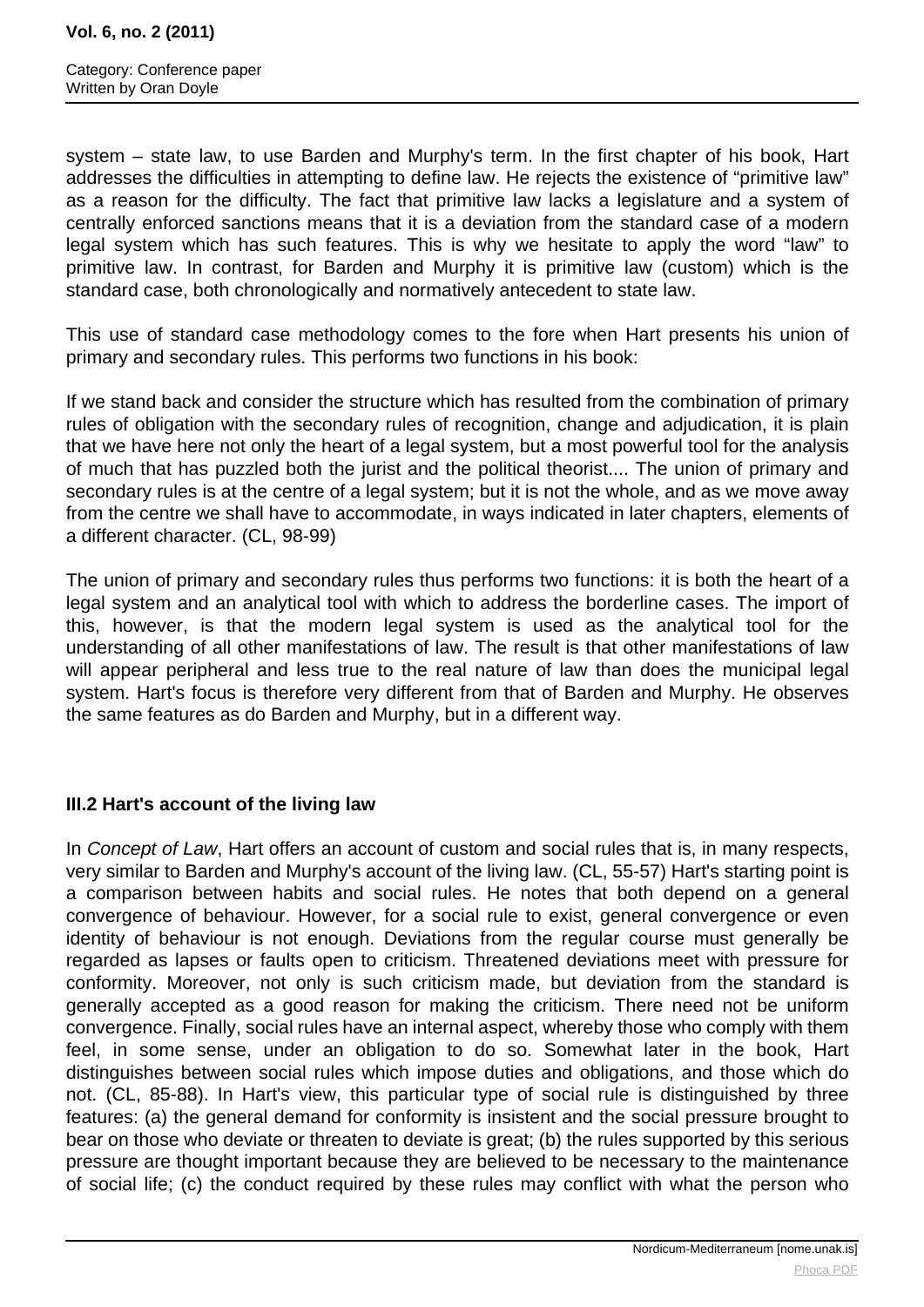owes the duty may wish to do. It is instructive to quote some passages from Concept of Law to illustrate the similarity of language with Barden and Murphy, as well as some points of difference:

Rules are conceived and spoken of as imposing obligations when the general demand for conformity is insistent and the social pressure brought to bear upon those who deviate or threaten to deviate is great. Such rules may be wholly customary in origin: there may be no centrally organized system of punishments for breach of the rules; the social pressure may take only the form of a general diffused hostile or critical reaction which may stop short of physical sanctions. It may be limited to verbal manifestations of disapproval or of appeals to the individuals' respect for the rule violated; it may depend heavily on the operation of feelings of shame, remorse, and guilt. When the pressure is of this last-mentioned kind we may be inclined to classify the rules as part of the morality of the social group and the obligation under the rules as moral obligation. Conversely, when physical sanctions are prominent or usual among the forms of pressure, even though these are neither closely defined nor administered by officials but are left to the community at large, we shall be inclined to classify the rules as a primitive or rudimentary form of law. (CL, 86)

It seems to me that Hart perceived the same social phenomenon as Barden and Murphy, although they would disagree over the appellation. The last sentence of the above quotation tends to show Hart associating the idea of law with the idea of a legal system embodied in a state of some kind. It is the primitive legal system that has socially administered sanctions rather than a caste of officials. Less concerted enforcement mechanisms do not count as law at all. In contrast, Barden and Murphy would see the living law just as much at work in the latter scenario. This is an important difference in appellation, however, as it leads to a very different explanatory emphasis when drawing the parameters of the concept of law.

There are several other points of comparison between Hart and Barden and Murphy. Consider Hart's view that all legal systems necessarily contain certain types of rules:

Reflection on some very obvious generalizations – indeed truisms – concerning human nature and the world in which men live, show that as long as these hold good, there are certain rules of conduct which any social organization must contain if it is to be viable. Such rules do in fact constitute a common element in the law and conventional morality of all societies which have progressed to the point where these are distinguished as different forms of social control. With them are found, both in laws and morals, much that is peculiar to a particular society and much that may seem arbitrary or a mere matter of choice. Such universally recognized principles of conduct which have a basis in elementary truths concerning human beings, their natural environment, and aims, may be considered the minimum content of Natural Law, in contrast with the more grandiose and more challengeable constructions which have been proffered under that name. (CL, 192-193. Emphasis original.)

This is closely equivalent to Barden and Murphy's account of the *ius gentium* and the *ius civile*. Hart identifies his minimum content of natural law both at a metaphysical level (while certain truisms hold good, societies must maintain certain rules of conduct in order to be viable) and at an observation level (such rules do in fact constitute a common element in the law and conventional morality of all societies). The latter approach is also the way in which Barden and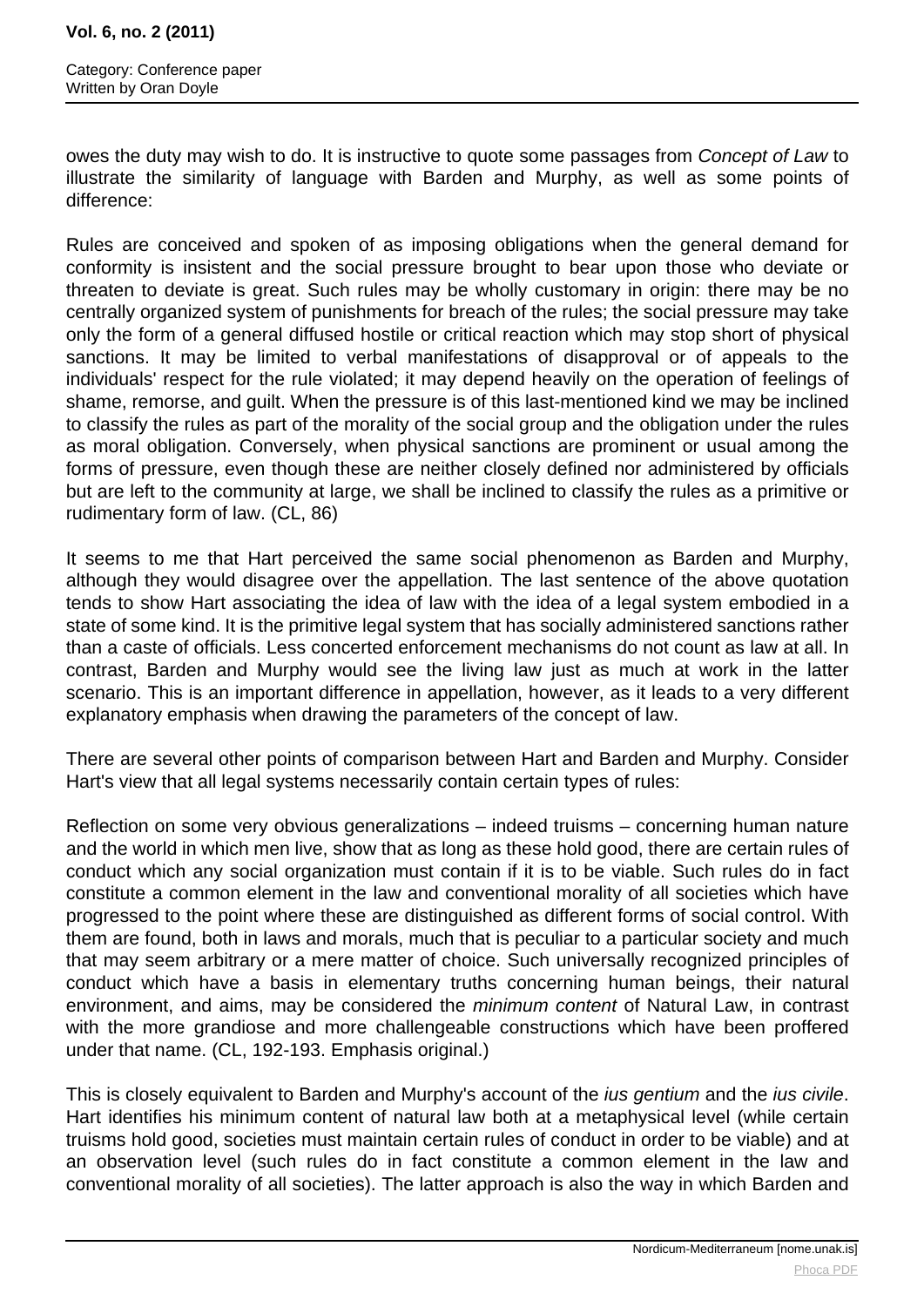Murphy identify the *jus gentium*: the discovery of laws that are in fact common.

As noted above, Barden and Murphy commented that there could be a society without positive law, but it would have to be small and close-knit, and "one where the degree and force of approval and disapproval – approbation and disapprobation, scorn and derision, and so on – would have to be significant indeed." (LJC, 34) This has close parallels with Hart's account of a society with only primary rules. Hart imagines a society without a legislature, courts, or officials of any kind. He refers (without citation) to studies of primitive communities which depict in detail "the life of a society where the only means of social control is that general attitude of the group towards its own standard modes of behaviour in terms of which we have characterized rules of obligation." (CL, 91) He rejects the appellation "custom" as it may wrongly imply that customary rules are very old and supported with less social pressure than other rules. Anticipating Barden and Murphy, he says, "It is plain that only a small community closely knit by ties of kinship, common sentiment, and belief, and placed in a stable environment, could live successfully by such a regime of unofficial rules." (CL, 92)

# **III.3 Hart's account of state law**

Hart, of course, characterised the emergence of a legal system as the elaboration of secondary rules to remedy the defects of uncertainty, stasis and inefficiency of enforcement that attend a society bound only by primary rules of obligation. Rules of recognition and adjudication allow for resolution of disputes as to what the law is – there is no longer any need for communal agreement. Rules of change allow for the deliberate alteration of rules; rules can be changed suddenly to address changes in the world – there is no longer any need to wait for custom to evolve. Rules of enforcement grant to a particular entity the task of ensuring compliance with the law – there is no longer any need for the community to perform this task collectively. Irrespective of the empirical basis for the evolution that Hart describes, one can quickly see the distinction that is being drawn between a slow-moving, consensual community and a faster-moving, possibly of necessity authoritarian, state. Without secondary rules, one can have law of a primitive type. With secondary rules, one can have a *legal system*. Hart views the rules of recognition as introducing, in embryonic form, the idea of a legal system: the rules are not just a discrete unconnected set but are, in a simple way, unified. (CL, 95) Consider what Hart says about rules of authoritative determination:

Again these rules, like the other secondary rules, define a group of important legal concepts: in this case the concepts of judge or court, jurisdiction and judgment. (CL, 97)

Contrast these comments with Barden and Murphy's account of the state-function:

Legislation introduces sovereign and subject, legislative authority and power, and so there emerges within the social order a new element: the state or state-function. (LJC, 178)

Secondary rules are rules about rules: they govern how rules are made, changed, identified as rules of the system and enforced. With the idea that rules govern rules, there comes into being a disembodied entity, known as the state. The legal subject is no longer the only agent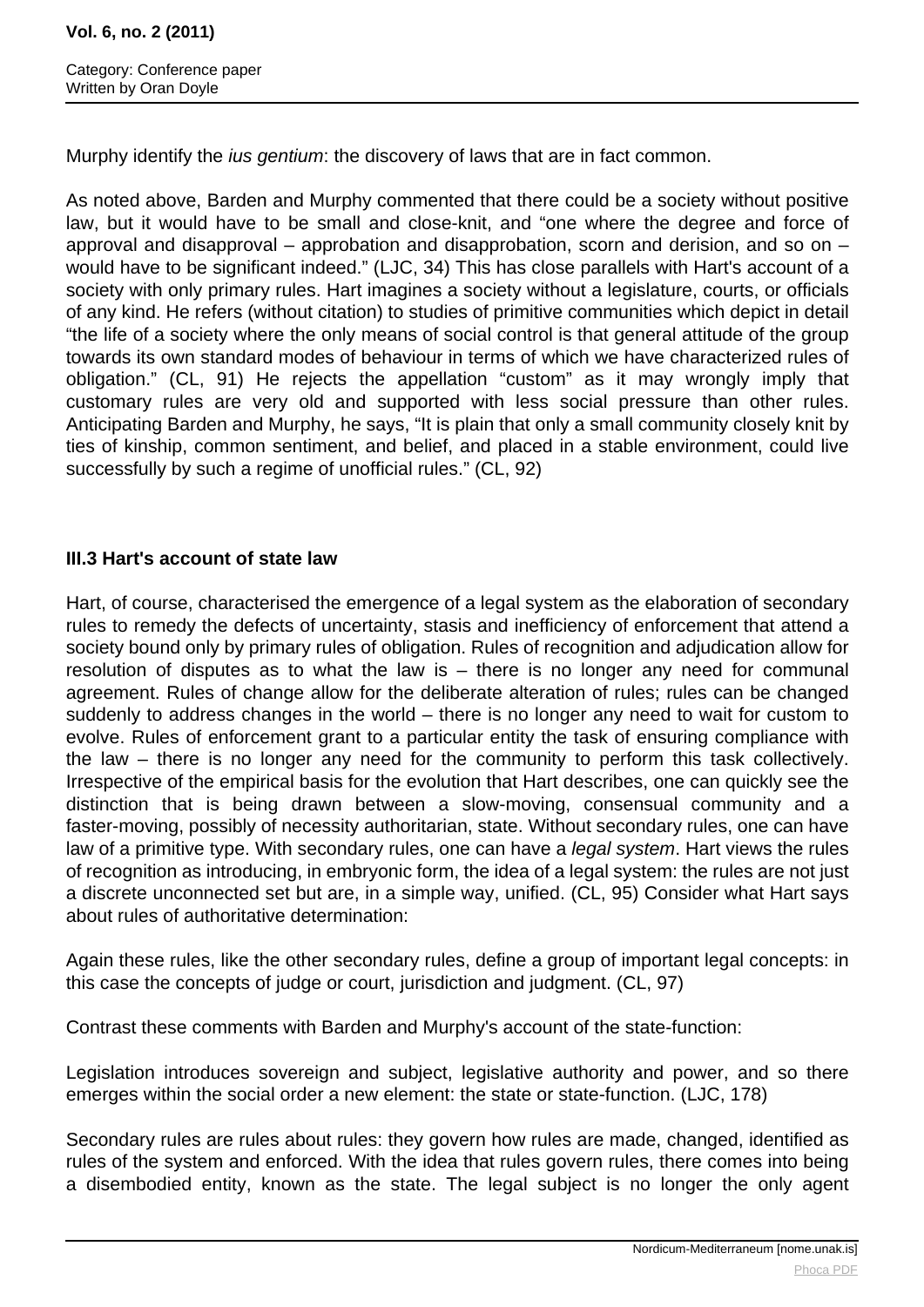<span id="page-8-0"></span>operating within a realm of practices that are taken to define obligations. There are two new agents: the authoritative law-giver and the authoritative law-interpreter. What the authoritative law-giver says now has salience not only for the legal subject but also for the authoritative law-interpreter. The law-interpreter is, in principle at any rate, just as bound by the stipulations of the authoritative law-giver. The law-enforcer's job is to give effect to what the law-giver has determined. Both the legal subject and the law-interpreter need to know what the laws are. This signals the arrival of the autonomy of law: the content of laws now has an existence independent of community practice, opening up a standing possibility for conflict between what the law requires and what the community thinks to be just.

It is unhelpful to question whether it is the state that creates the secondary rules or the secondary rules that create the state. What we can say is that the state is constituted by, or consists of, secondary rules. As with custom, Hart and Barden and Murphy have similar things to say about state law. The significant difference, however, between Hart's account and that of Barden and Murphy concerns the explanatory emphasis to be placed on the secondary rules of state law.

### **IV. Comparison of the two concepts of law**

# **IV.1 The advantages of Barden and Murphy's concept of law**

Barden and Murphy's approach foregrounds an account of law's purpose. The living law is presented not as a data set but as an endeavour. The living law is simply those set of practices that emerge when a people try to live together in community, and that come to be seen as binding. These practices are, in general, oriented towards justice but may, in any of their particulars, be unjust. However, their whole purpose is to facilitate people in living together. This enriches our understanding of all law, including state law. We can view the customary rules of recognition that underpin the coherence of state law as also serving the general purpose of helping people to live together in community.

In contrast, Hart's view of law's purpose is more difficult to ascertain. Finnis suggests that Hart considers that the purpose of law is to provide rules for the guidance of officials and citizens and that the purpose of a legal system is to remedy the defects of a pre-legal regime consisting solely of primary rules.<sup>[2]</sup> Finnis also characterises Hart as saying that the law must have a minimum content of natural law in order to ensure the survival of society and to give its members practical reason for compliance with the law. However, this relates solely to the purposes of particular laws, rather than the overall purpose of law. This is underscored by the manner in which Hart treats the minimum content almost as an afterthought, a modest concession to natural law theory rather than something elucidating the core nature of law. Gardner suggests that Hart's account of law is non-purposive, in the sense that it is is not law's purpose that distinguishes it from other normative systems. Nevertheless, Gardner (perhaps endorsing Hart) appears to view guidance as a good candidate for the purpose of law.<sup>[3]</sup> Hart does offer an account of the purpose of secondary rules. As noted above, these are portrayed as coming into existence in order to remedy the defects inherent in a community governed by customary rules. Whether this ever happened in the chronological way suggested by Hart does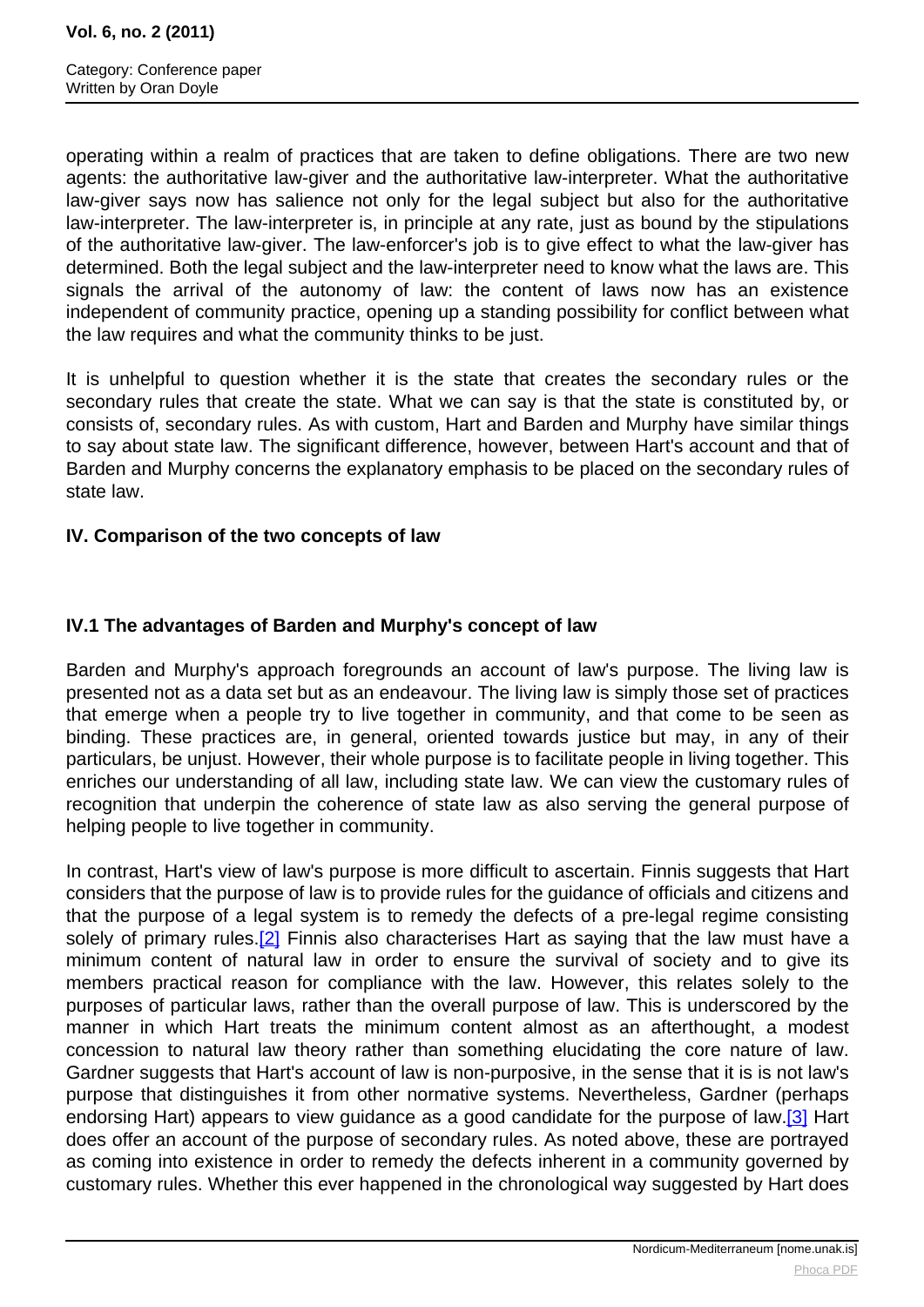<span id="page-9-0"></span>Category: Conference paper Written by Oran Doyle

not really matter: the account still works as an explanation of the purpose of secondary rules. However, this does not amount to an account of the purpose of law itself. If secondary rules emerge to resolve defects in a primitive system of primary rules, it must be the case that the primitive system was not adequately performing its function: this raises the question of the function of law. Insofar as Hart attempts to answer this question, it is that law's purpose is to guide behaviour. But this is a very thin account of law's purpose. Why should law seek to guide behaviour? What purpose is achieved by guidance? Barden and Murphy's account of the living law offers an answer to this question, an answer that is consistent with Hart's account of law: the purpose of law is to allow people to live together in community  $-$  this is why it seeks to guide.

Ultimately, Barden and Murphy's more purposive approach provides a deeper understanding of law. Where Hart was prepared to observe merely that "Rules are conceived and spoken of as imposing obligations when the general demand for conformity is insistent and the social pressure brought to bear upon those who deviate or threaten to deviate is great" (CL, 86), Barden and Murphy offer an account of why the general demand for conformity is insistent. They identify Hart's social rules (their living law) as an attempt by the community to live together and to live together justly. In this comparison, I am reminded of Fuller's criticism of Hart for treating law as a social fact, a mere datum projecting itself into human existence rather than a purposive endeavour.<sup>[\[4\]](#page-9-0)</sup> Fuller made this criticism in an effort to show how his *desiderata* of the rule of law (mostly relating to the secondary rule issues of promulgation, application and enforcement) were part of the concept of law. It seems to me that, if we place Barden and Murphy alongside Hart, they are making the same complaint but along a different vector. Hart has noticed the living law but, treating it as a datum of human experience rather than a purposive endeavour, he has misunderstood its significance. He has treated it as a primitive fore-runner of the core case of a legal system rather than as something that has ongoing relevance and helps to explicate the purpose of law as a whole. In doing so, he has not merely misunderstood the living law, but has also failed to identify a basic purpose for the municipal legal system.

# **IV.2 The disadvantages of Barden and Murphy's concept of law**

The disadvantages of Barden and Murphy's account in a way mirror the disadvantages of Hart's account. By giving descriptive priority to the living law, they have failed to pay enough attention to state law despite the fact that they accept that such state law is prevalent. I can identify only one point at which Barden and Murphy give detailed consideration to a secondary rule. They comment that "all legislation must have some content requiring that, in specified circumstances, something specific should be done, or that certain situations should be jurally understood in a specified way." (LJC, 185) This identifies a crucial feature of state law, namely that disputes are to be resolved by reference to legally stipulated norms and not by (direct) reference to the community's evolving sense of justice. It is in this way that state law may require a resolution that offends the living law.

As noted above, the emergence of secondary rules marks the emergence of state agents: the authoritative law-giver and the authoritative law-interpreter. Thereby emerges a concept of law's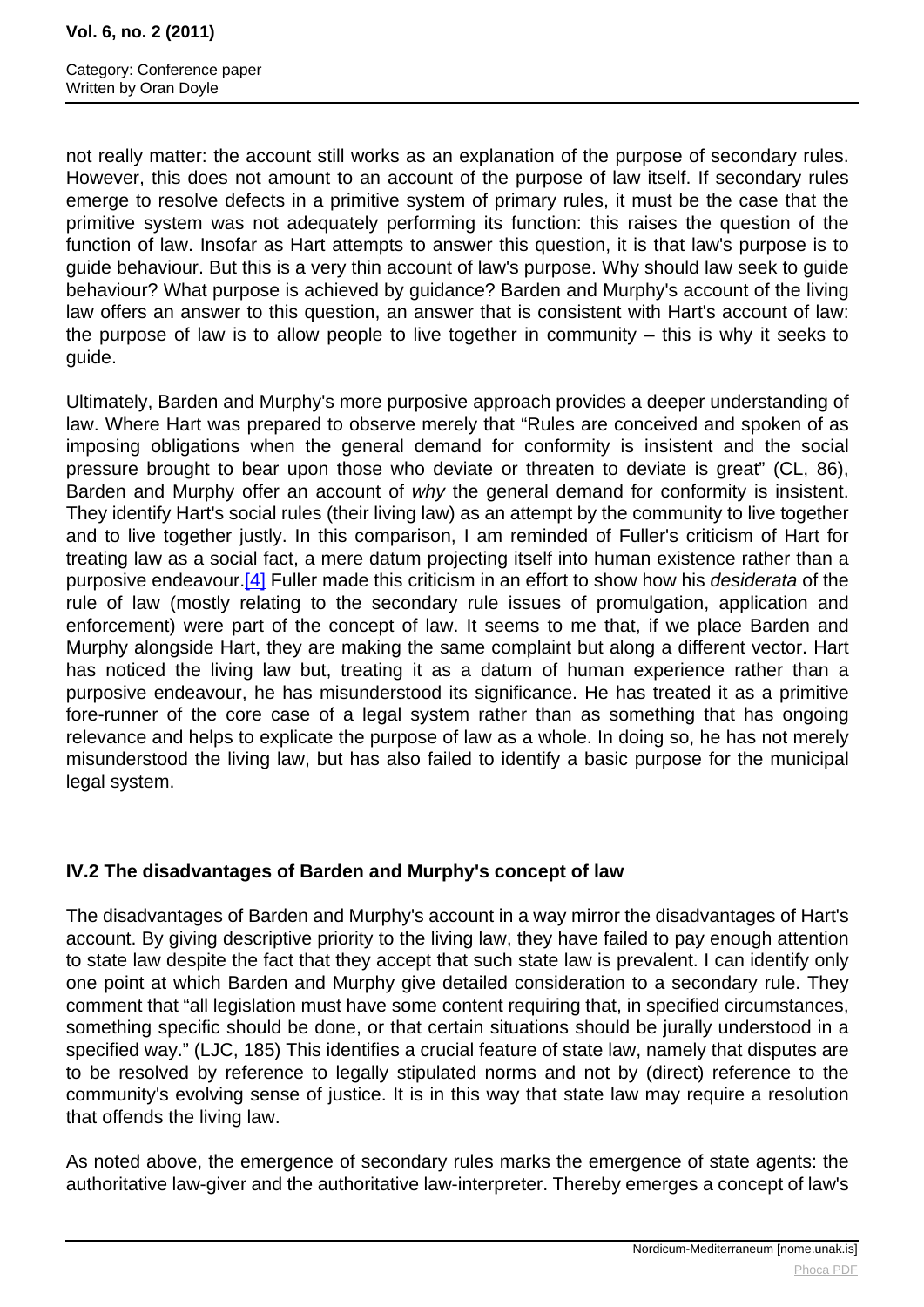Category: Conference paper Written by Oran Doyle

autonomy, with a need to ascertain what the law means and what are the implications of the law for conscientious citizens and officials. This situation is considerably more complex than that which pertains in a system of purely living law. In a community governed by living law, the only difficulty was posed by the potential divergence of the personal sense of justice and the community's sense of justice. Given the need for a high level of consensus for the living law to emerge, such divergence would be unlikely although of course possible. However, in a community governed by both living law and state law, there are far more questions. Not only can there be divergence between the personal and the communal sense of justice, either (or both) of those could itself diverge from the law's sense of justice. The law, although it can be quickly changed, cannot be seamlessly updated to respond to situations that have already occurred. This raises all sorts of questions about the obligations that attach to the legal subject: must the legal subject act in accordance with the law, the community's sense of justice, or her own sense of justice? The questions for the legal agents are even more difficult. If the autonomy of law is to mean anything, it surely must mean that law-interpreters must apply the law. Accordingly, even if the legal subject can disobey the unjust law, is the law-interpreter at large to disapply it? This requires us to draw a series of distinctions between law and the community's sense of justice and, in turn, between different people's obligations in respect of the law. In my view, Barden and Murphy fail to focus on these questions because they fail to focus sufficiently on state law, the relevance of secondary rules and the autonomy of law.

This can be illustrated by reference to a story that Barden and Murphy relate to illustrate their account of law's authority. Their analysis of authority is complicated and lies beyond the scope of the current paper. For present purposes, I relate Barden and Murphy's account of the story not to provide answers to the questions about law's authority, but to draw attention to the questions about law's authority that Barden and Murphy do not pose. Barden and Murphy relate from Irish Brehon law the story of Cormac Mac Airt's judgment on trespassing sheep. A woman's sheep had broken into the queen's garden and eaten the leaves off the plants. The High King, Mac Con, had ruled that the woman's sheep be forfeit. Cormac pointed out that the judgment should have been one shearing for another: the queen had lost one season's leaves; the woman should lose one season's fleeces. When Mac Con heard of this judgment, he immediately realised that he was guilty of injustice and handed over the kingship of Tara to Cormac. (LJC, 234-235) Discussing this story, Barden and Murphy note that there are a number of material facts and jural facts. The material facts are that the sheep broke into the garden and ate the leaves. The jural facts are that the woman owned the sheep, the queen owned the garden (and leaves); the woman was responsible for the sheep; the sheep ought not to have broken into the garden. It is also settled that the High King is the person who should adjudicate.

Barden and Murphy place heavy emphasis on the fact that Mac Con, on hearing of and agreeing with Cormac's judgment, hands over the kingship. This, say Barden and Murphy, illustrates "implicitly yet clearly … an important jurisprudential notion of the relationship between the just judgment and the authority of the judge." But this is ambiguous. Mac Con agreed that he should not be a judge, but there is no suggestion that his authority was undermined prior to his handing over the kingship. Nor are we told whether Cormac's judgment was considered authoritative prior to his assuming the kingship. If the judgment that the woman hand over the sheep stood, the most that the story establishes is that just judgment is a desirable, but not necessary, characteristic in an authority. If the judgment did not stand, it follows that the judgment must be correct in order to be authoritative. Whatever the answer, this is the question